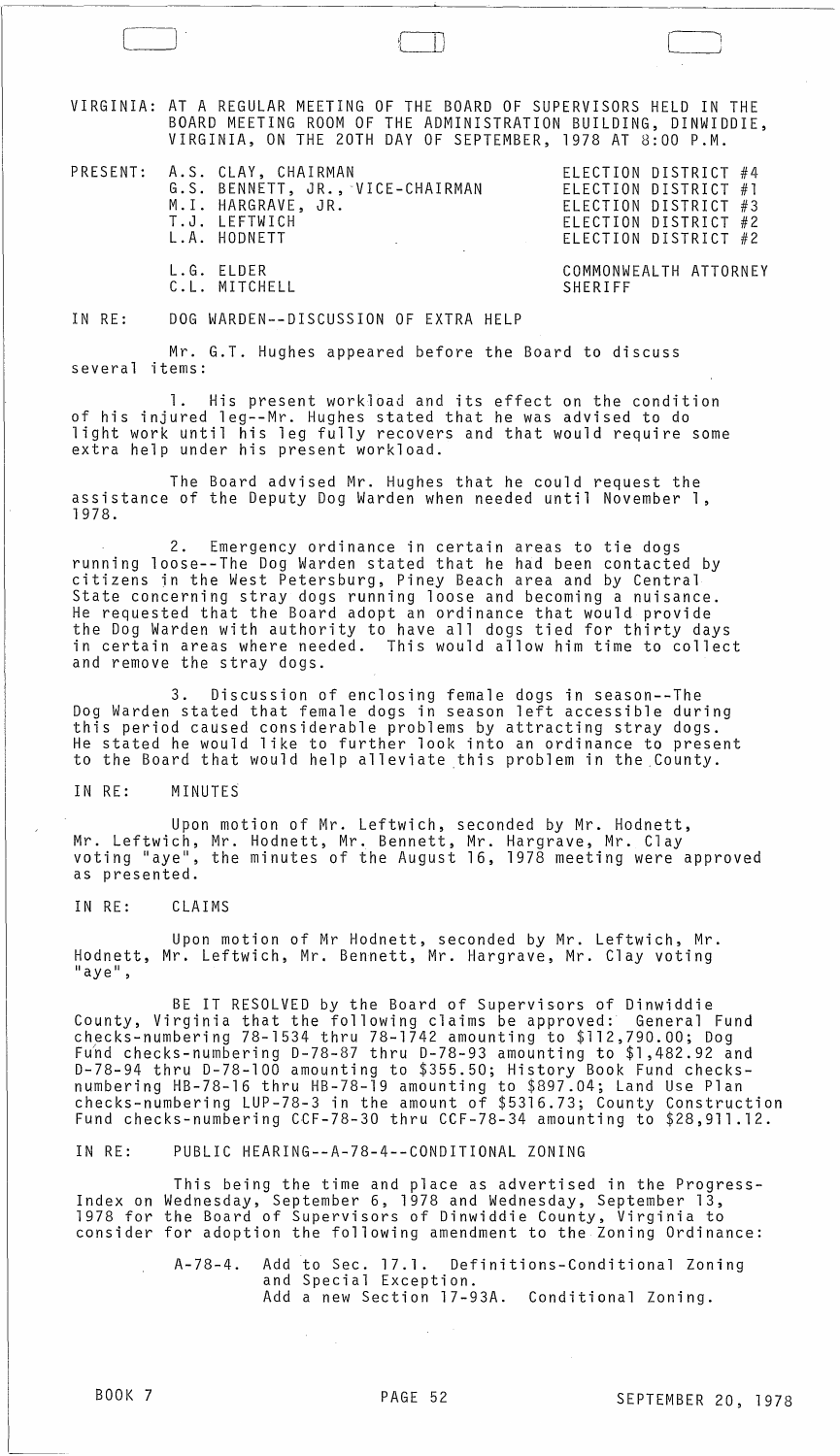The Director of Planning presented this amendment and recommended its adoption. It was approved by the Planning Commission at the August 9, 1978 meeting.

No one appeared in support or in opposition to this amend-

ment.

Upon motion of Mr. Bennett, seconded by Mr. Hodnett, Mr. Bennett, Mr. Hodnett, Mr. Hargrave, Mr. Leftwich, Mr. Clay voting<br>"aye",

BE IT ORDAINED BY THE BOARD OF SUPERVISORS OF DINWIDDIE COUNTY, VIRGINIA, that the Dinwiddie County Code, as adopted April 1, 1970, and as heretofore amended, be further amended by making the following changes to Chapter 17, Zoning Ordinance:

- 1. add to Section 17-1. Definitions, the following:
	- a. Conditional zoning. The reclassification of land from one zoning district to another with reasonable conditions governing the use of such land, such conditions being in addition to the regulations provided for in the particular zoning district sought.
	- b. Special exception. A special use, that is a use not permitted in a particular district except by a conditional (special) use permit granted under the pro- visions of Section 17-93.
- 2. add a new section as follows:

Section 17-93A. Conditional zoning.

- a. It is the general policy of the County in accordance with the provisions of the Code of Virginia (15.1-489) to provide for the orderly development of land, for all purposes, through zoning and other land development legislation. Frequently, where competing and incompatible uses conflict, traditional zoning methods and procedures are inadequate. In these cases, more flexible and adaptable zoning methods are needed to permit differing land uses and at the same time to recognize effects of change. It is the purpose of Section 17-93A to provide a more flexible and adaptable zoning method to cope with situations found in such zones through conditional zoning, whereby a zoning reclassification may be allowed subject to certain conditions proffered by the zoning applicant for the protection of the community that are not generally applicable to land similarly zoned. The provisions of this section shall not be used for the purpose of discrimination in housing.
- b. The applicant may make a voluntary proffering in writing of reasonable conditions, prior to a public hearing before the governing body, in addition to the regulations provided for the zoning district or zone by this ordinance, as a part of a rezoning or amend-<br>ment to a zoning map; provided that (1) the rezoning itself must give rise for the need for the conditions; (2) such conditions shall have a reasonable relation to the rezoning; (3) such conditions shall not include a cash contribution to the county; (4) such conditions shall not include mandatory dedication of real or personal property for open space, parks, schools, fire departments or other public facilities not otherwise provided for in the Code of Virginia 15.1-466 (f); (5) such conditions shall not include payment for or construction of off-site improvements except those<br>provided for in the code of Virginia 15.1-466 (j);  $(6)$  no condition shall be proffered that is not related to the physical development or physical operation of the property; and (7) all such conditions shall be in conformity with the duly adopted land use plan if applicable.
- c. The zoning administrator shall be vested with all nec-

أيوم المدادي والمستقير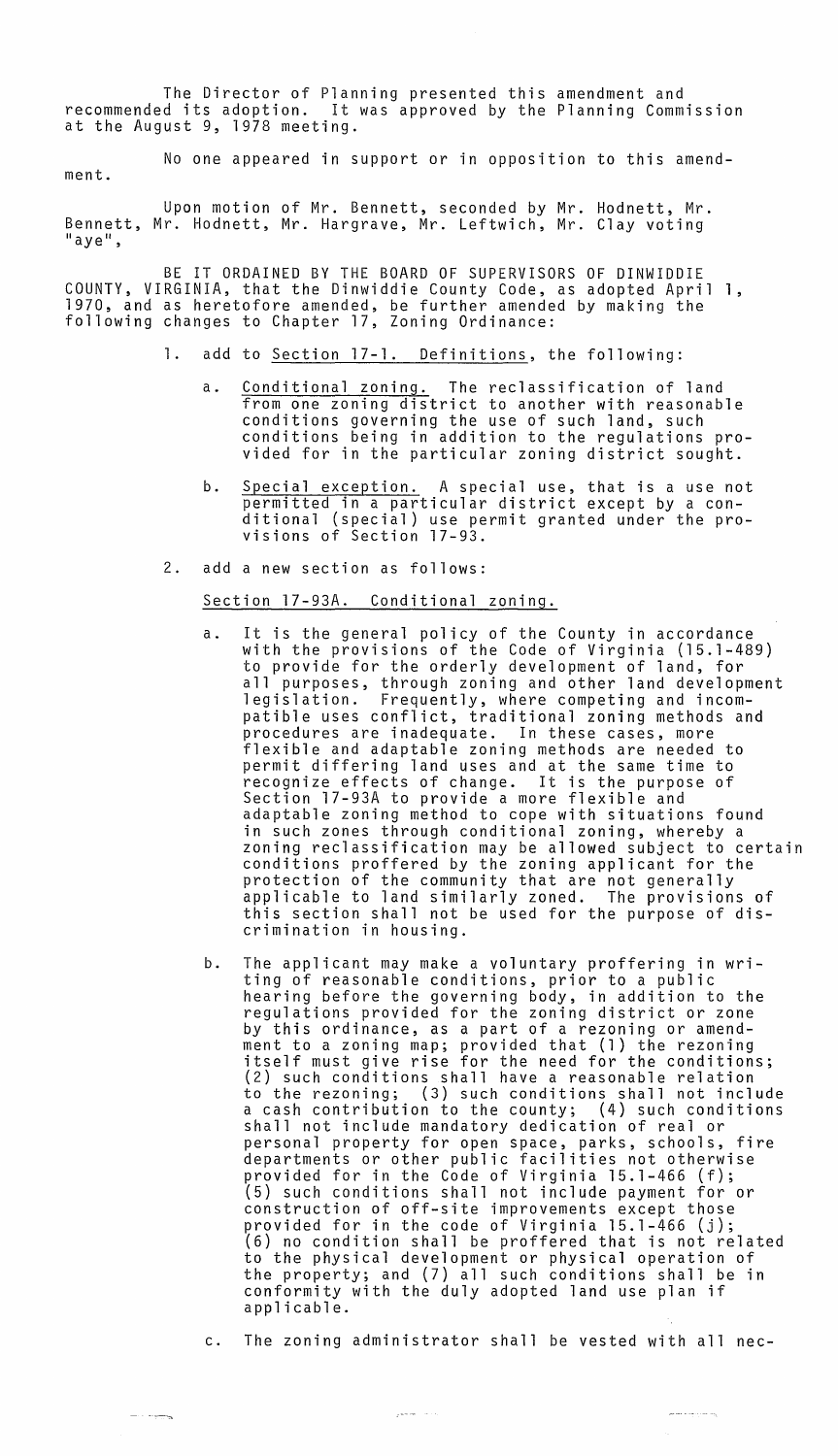cessary authority to administer and enforce 'conditions attached to a rezoning or amendment to a zoning map, including (1) the ordering in writing of the remedy of any noncompliance with such conditions (2) the bringing of legal action to insure compliance with such conditions, including injunction, abatement, or other appropriate action or proceeding; and (3) requiring a guarantee, satisfactory to the governing body, in an amount sufficient for and conditioned upon the construction of any physical improvements required by the conditions, or a contract for the construction of such improvements and the contractor's guarantee, in like amount and so conditioned, which guarantee shall be reduced or released by the governing body, or agent thereof, upon the submission of satisfactory evidence that construction of such improvements has been completed in whole or in part. Provided, further, that failure to meet all conditions shall constitute cause to deny the issuance of any of the required use, occupancy, or building permits, as may be appropriate.

[-,-....~].

- d. The Zoning map shall show by an appropriate symbol on the map the existence of conditions attaching to the zoning on the map. The zoning administrator shall keep in his office and make available for public inspection a Conditional Zoning Index. The Index shall provide ready access to the ordinance creating conditions in addition to the regulations provided for in a particular zoning district or zone.
- e. Any zoning applicant who is aggrieved by the decisions of the zoning administrator pursuant to the provisions of the Code of Virginia 15.1-491.3 may petition the governing body for the review of the decision of the zoning .administrator.
- f. There shall be no amendment or variation of conditions created until after a public hearing before the governing body as advertised pursuant to the provisions of the Code of Virginia 15.1-431.

In all other respects, the Dinwiddie County Zoning Ordinance is hereby reordained.

IN RE: REGIONAL HOUSING AUTHORITY

Mr. Charles Turner, Executive Director, CPDC appeared before the Board to discuss the creation of a Regional Housing Authority.

The proposal would include a joint effort of the Counties of Dinwiddie, Greensville, Prince George, Surry and Sussex for the purpose of implementing and operating needed housing programs in these areas of District 19. Mr. Turner stated that he was presenting the proposal for discussion and did not need a decision by the Board at this meeting.

Several questions arose from the Board and people present, which Mr. Turner stated he would investigate and report his findings to the Board before a decision was made.

IN RE: TRI-CITIES SOLID WASTE STUDY--PHASE TWO

Mr. Charles Turner, Executive Director, CPDC, appeared before the Board to present a proposal for Dinwiddie's participation in the market criteria and design basis. phase of the Tri-Cities' resource recovery program. The study would determine whether a market commitment was substantial enough to make a refuse/energy program feasible in the tri-cities area or not. Dinwiddie County did not participate in the first phase. Chesterfield, Colonial Heights and Hopewell have already agreed to participate. The total cost of the project would be approximately \$8500 at the most, and could be less, divided among the participants.

BOOK 7 PAGE 53 SEPTEMBER 20, 1978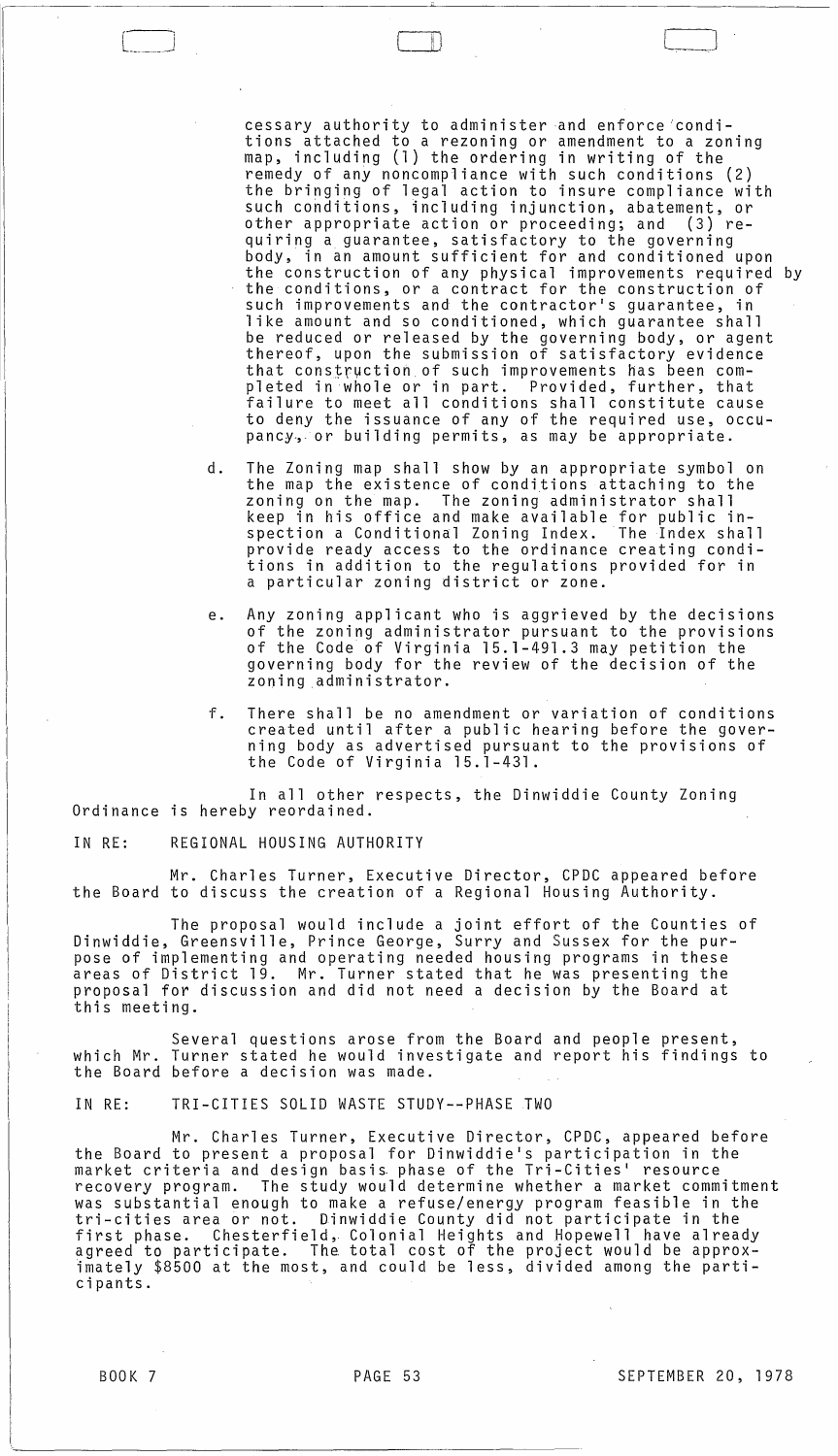The Board advised Mr. Turner that they would consider the information for action at their October 4, 1978 meeting.

IN RE: FORD VFD--DISCUSSION OF PUMPER

Mr. Maurice Harver, Chief, Ford VFD, appeared before the Board to discuss the condition of the Department's pumper and request<br>their assistance in obtaining a new one. He stated that the truck was in deplorable condition which made it very hazardous for the firemen when sent to fight a fire.

Mr. Bennett stated that he would like to look at the truck himself and asked that some action be taken at the October 4, 1978 meeting.

The Board agreed to look at the truck and advised Mr. Harver they would meet with him on Thursday night before the regular<br>fire department meeting.

IN RE: INCREASE IN TELEPHONE RATES ON THE DINWIDDIE EXCHANGE

Connie Akers, Manager of the Petersburg Office of the Chesapeake and Potomac Telephone Company, appeared before the Board to explain why the Dinwiddie exchange, effective September 8, 1978, will receive a rate increase ranging from 55¢ to \$3.60 per customer.

Upon motion of Mr. Hargrave, seconded by Mr. Hodnett, Mr. Hargrave, Mr. Hodnett, Mr. Leftwich, Mr. Bennett, Mr. Clay voting "aye", the following resolution was adopted:

NOW THEREFORE BE IT RESOLVED by the Board of Supevisors of Dinwiddie County, Virginia that the County Attorney is hereby instructed to contact the State Corporation Commission to determine: 1. Why the Petersburg exchange has a lower monthly rate than the Dinwiddie exchange. 2. What constitutes the formula known as "weight factor". 3. A detail explanation of how the weight factor is applied to the Dinwiddie exchange and to the Petersburg exchange.

IN RE: COMMISSIONER OF REVENUE

Mr. W.E. Bolte, Commissioner of Revenue, presented the following reports for the Board's review: Comparison of Taxes Assessed-1977 & 1978; Comparative Report on Applications for Real Estate Exemption for the Elderly.

Mr. Bolte also stated that he had requested participation from the Compensation Board in the cost of restoring the land records. The Compensation Board informed Mr. Bolte that they could not participate as it was totally a county project.

IN RE: TREASURER

Mr. F.E. Jones presented his regular report for the month of August, 1978. An additional report was submitted showing receipts and disbursements for each fund during the month of August.

Mr. Jones stated that tax tickets would be mailed in a few weeks. He also stated that the County presently had \$1.3 million on certificates of deposit.

IN RE: PETITION FOR INT. OF RT. 665 and RT. 698

Mr. Larry G. Elder presented a petition containing 34 signatures requesting that the intersection of Routes 665 and 698 be examined to determine what steps should be taken to alleviate the hazardous traffic situation that exists.

The petition was turned over to the Highway Safety Committee for their review and recommendations.

IN RE: APPROVAL OF PURCHASE OF NEW LENS--SHERIFF'S DEPARTMENT

Sheriff C.L. Mitchell presented a request for approval to purchase a 135mm "zoom lens" for the 35mm camera used by his depart-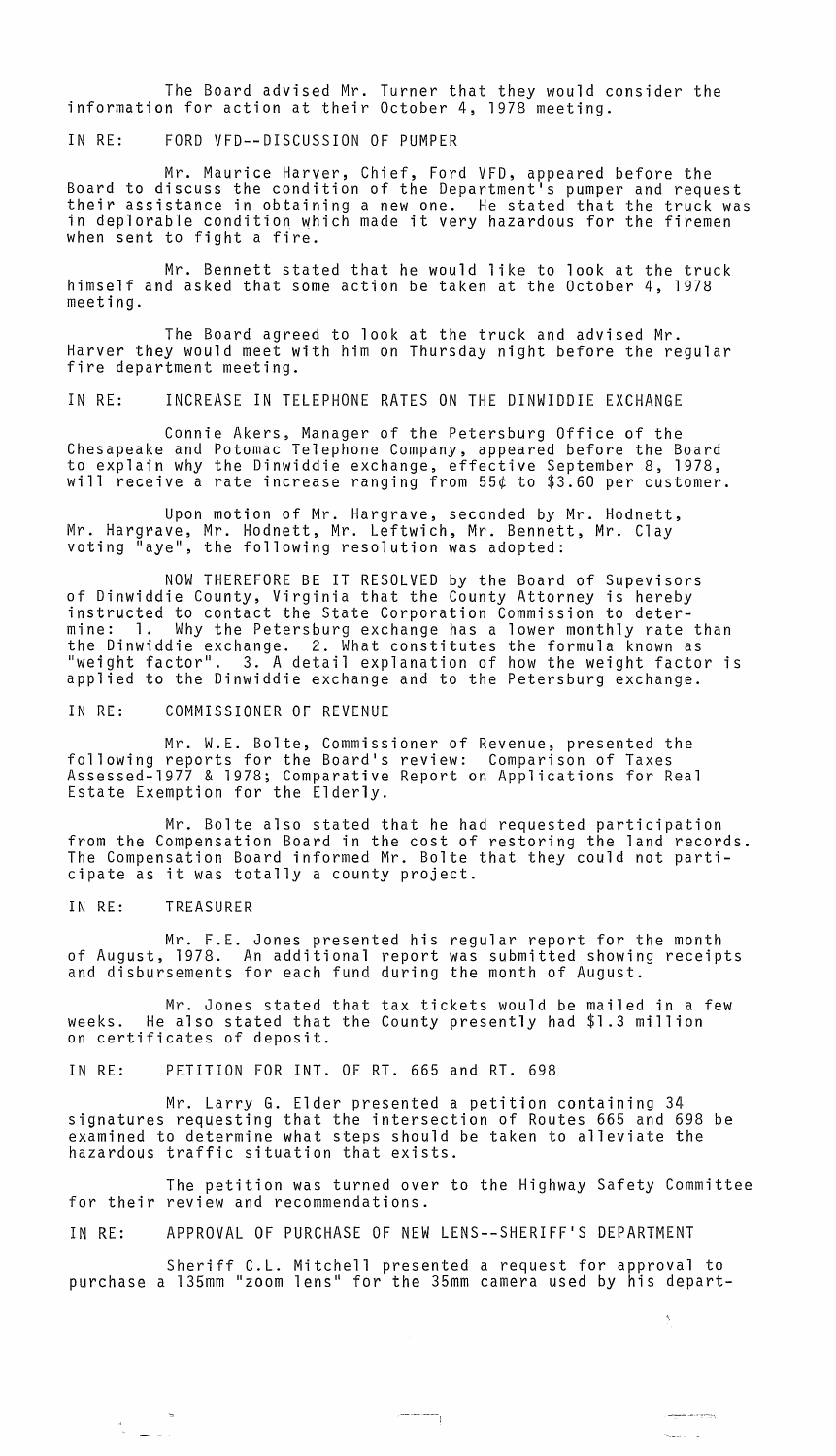ment. He stated that the present lens was not sufficient for its intended use and would be allowed \$75.00 as a trade-in on a new lens. The cost of the new lens would be \$350.00.

 $\cup$  .

The Commonwealth Attorney stated that the lens would be very beneficial in investigative uses such as drugs and related situations in which observations were needed.

Upon motion of Mr. Bennett, seconded by Mr. Hodnett, Mr. Bennett, Mr. Hodnett, Mr. leftwich, Mr. Hargrave, Mr. Clay voting "aye",

BE IT RESOLVED by the Board of Supervisors of Dinwiddie County, Virginia that the Sheriff be authorized to purchase a 135 mm "zoom lens" for his department at a cost of \$350.00.

IN RE: BUILDING INSPECTOR

Mr. James l. Blaha presented his report for the month of August, 1978.

IN RE: DOG WARDEN

Mr. G.T. Hughes presented his report for the month of August, 1978.

IN RE: DIRECTOR OF PLANNING

Mr. W.C. Scheid appeared before the Board to discuss the following items:

A. Comprehensive Plan Hearings - The Planner distributed documents to be used by the Board during the Comprehensive Plan public hearings and asked for their comments on the format to be used. The Chairman stated that he felt the Planning Commission should chair the meetings as they had worked with the plan more than the Board members. The Board agreed to meet Monday, September 25, 1978 at 7:30 P.M. with the Planning Commission to discuss the plan and format to be followed at the hearings.

B. Flood Insurance Program - The Planner advised the Board that he had discussions with representatives concerning the flood insurance program for flood plain areas in the County. He stated that an ordinance could be adopted to provide for what would be allowed in a flood plain area. The Board authorized him to investigate such an ordinance and present it to the Planning Commission for their review and recommendations.

C. Vacant lot Ordinance - The Planner presented information concerning a vacant lot ordinance for the County. Concern had been expressed by the West Petersburg Council for the hazards that these lots cause in a community if they are not maintained. It had been previously introduced to the Planning Commission and they hesitated to take any action without some direction by the Board.

The Board instructed the Planner to accummulate further information on such an ordinance to present for their consideration on or before the October 18, 1978 meeting.

IN RE: DIRECTOR OF SOCIAL SERVICES

Mrs. King B. Talley presented her reports for the month of August, 1978.

IN RE: SLH CONTRACTS--MEDICAL COllEGE OF VIRGINIA, PETERSBURG GENERAL HOSPITAL

Upon motion of Mr. Hodnett, seconded by Mr. Hargrave, Mr.<br>Ir. Hargrave, Mr. Leftwich, Mr. Bennett, Mr. Clay voting "aye" Hodnett, Mr. Hargrave, Mr. Leftwich, Mr. Bennett, Mr. Clay voting

BE IT RESOLVED by the Board of Supervisors of Dinwiddie County, Virginia that the Chairman is hereby authorized to sign contracts for State and Local Hospitalization with the Medical College of Virginia at the rate of \$153.20 per day and Petersburg General Hospital at the rate of \$116.08 per day.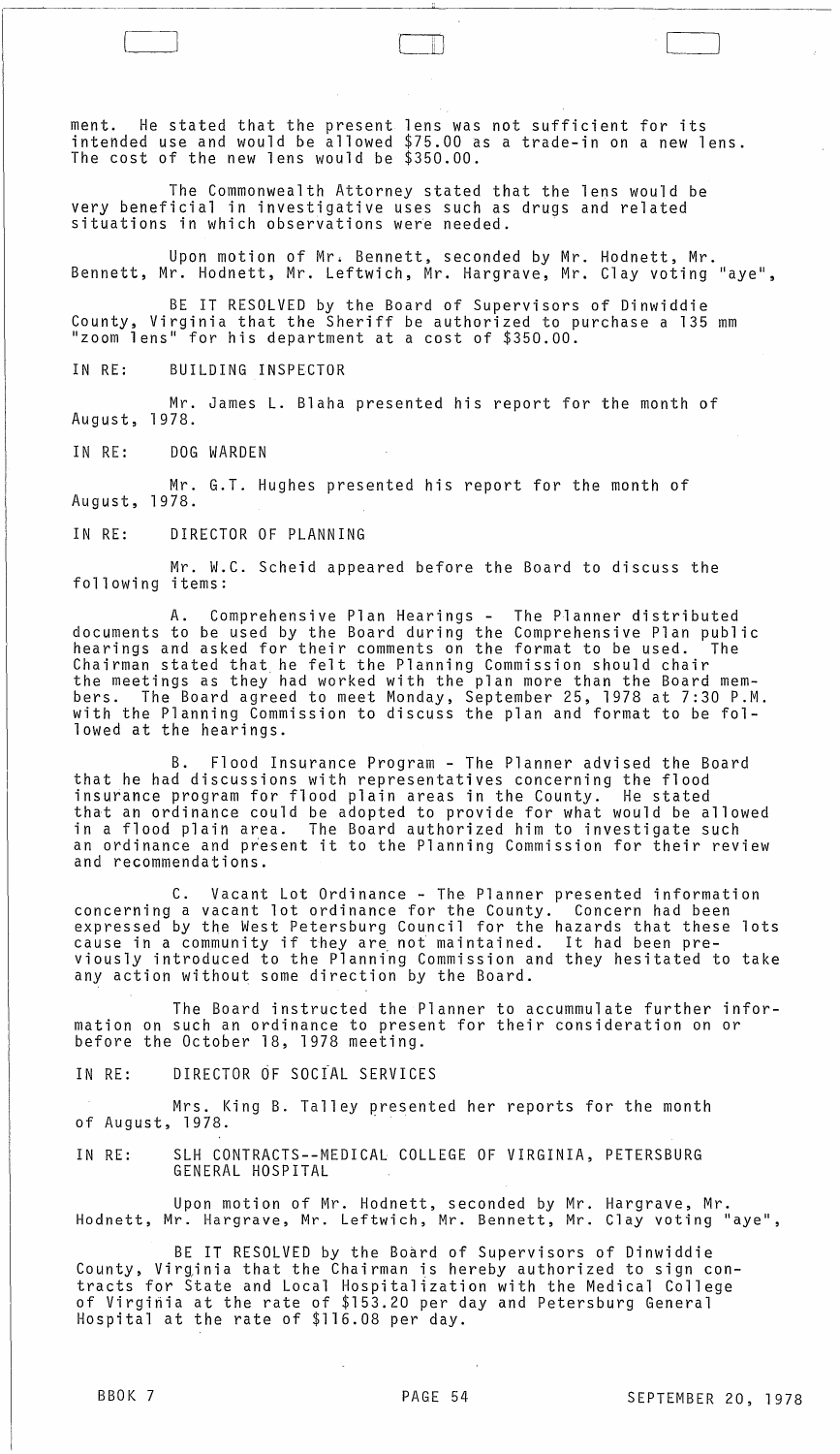## IN RE: SUPERINTENDENT OF SCHOOLS

Dr. R.L. Vaughn presented an invitation to the Board to view the schools in the County on Thursday, October 5, 1978.

Mr. Bennett asked if the ventilation problem was being taken care of at the Jr. High School. Dr. Vaughn stated that the maintenance contractor was aware of the problem and was working to remedy it.

IN RE: APPOMATTOX SCENIC RIVER ADVISORY COMMITTEE APPOINTMENTS

Upon motion of Mr. Hodnett, seconded by Mr. Hargrave, Mr. Hodnett, Mr. Hargrave, Mr. Bennett, Mr. Leftwich, Mr. Clay, voting "aye", the following resolution is adopted:

WHEREAS, the Honorable John N. Dalton, the Governor of Virginia, has made the following appointments and reappointments to the Appomattox Scenic River Advisory Committee: Warren C. Purcell, Chesterfield County; Dr. Joseph Hillier, Chesterfield County; Dr. George Partin, Chesterfield County; D. W. Cook, Sr., Dinwiddie County; Raymond Hensahw, Dinwiddie County; Tom Miller, Petersburg;<br>G. Richard Beck, Petersburg; C. Bernard Gilpin, Petersburg; Dr. Freddie W. Nicholas, Chesterfield County; Howard C. Clayton, Chesterfield County; and

WHEREAS, the County of Chesterfield's membership on this committee has increased from three (3) to five (5); and

WHEREAS, the City of Petersburg's membership on this committe has remained unchanged at three (3); and

WHEREAS, Dinwiddie's membership has decreased from three (3) to two (2); and

WHEREAS, all members of this Appomattox Scenic River Advisory Committee were reappointed except W. C. Scheid, the Director of Planning for Dinwiddie County; and

WHEREAS, the Board of Supervisors of Dinwiddie County is concerned about the re-shaping of the Appomattox Scenic River Advisory Committee to the detriment of Dinwiddie County.

NOW THEREFORE BE IT RESOLVED by the Board of Supervisors of Dinwiddie County, Virginia that the Chairman of this Board is hereby directed to write the Governor asking (1) why was the Appomattox Scenic River Advisory Committee restructed so that the County of Chesterfield would have five (5) members and Dinwiddie County would only have two (2) members; (2) why the Director of Planning of Dinwiddie County, W. C. Scheid, was not reappointed to the Appomattox Scenic River Advisory Committee; and

BE IT FURTHER RESOLVED by the Board of Supervisors of Dinwiddie County, Virginia, that a copy of this resolution be sent to the County's Representatives in the General Assembly.

IN RE: JUVENILE SERVICES STUDY STEERING COMMITTEE

 $\alpha$  . The compact of  $\alpha$ 

Upon motion of Mr. Hargrave, seconded by Mr. Bennett, Mr. Hargrave, Mr. Bennett, Mr. Leftwich, Mr. Hodnett, Mr. Clay voting "aye", the following resolution was adopted:

WHEREAS, Mr. Herman Bates, Juvenile Services Planner, appeared before the Board at the August 16, 1978 meeting to discuss the Juvenile Services study conducted jointly by the CPDC and the Virginia Department of Corrections; and

WHEREAS, incident to this study a comprehensive analysis of areas of need within the youth services field for Dinwiddie County will be prepared; and

WHEREAS, the Board of Supervisors has been asked to appoint a steering committee of three to five persons to assist in this analysis; and

WHEREAS, the Board of Supervisors does not desire to participate unless a real need can be shown for appointing such a committee;

أيوم متدعا المستردان

 $\mathcal{L}_{\mathcal{A}} = \mathcal{L}_{\mathcal{B}}$  , and  $\mathcal{L}_{\mathcal{A}}$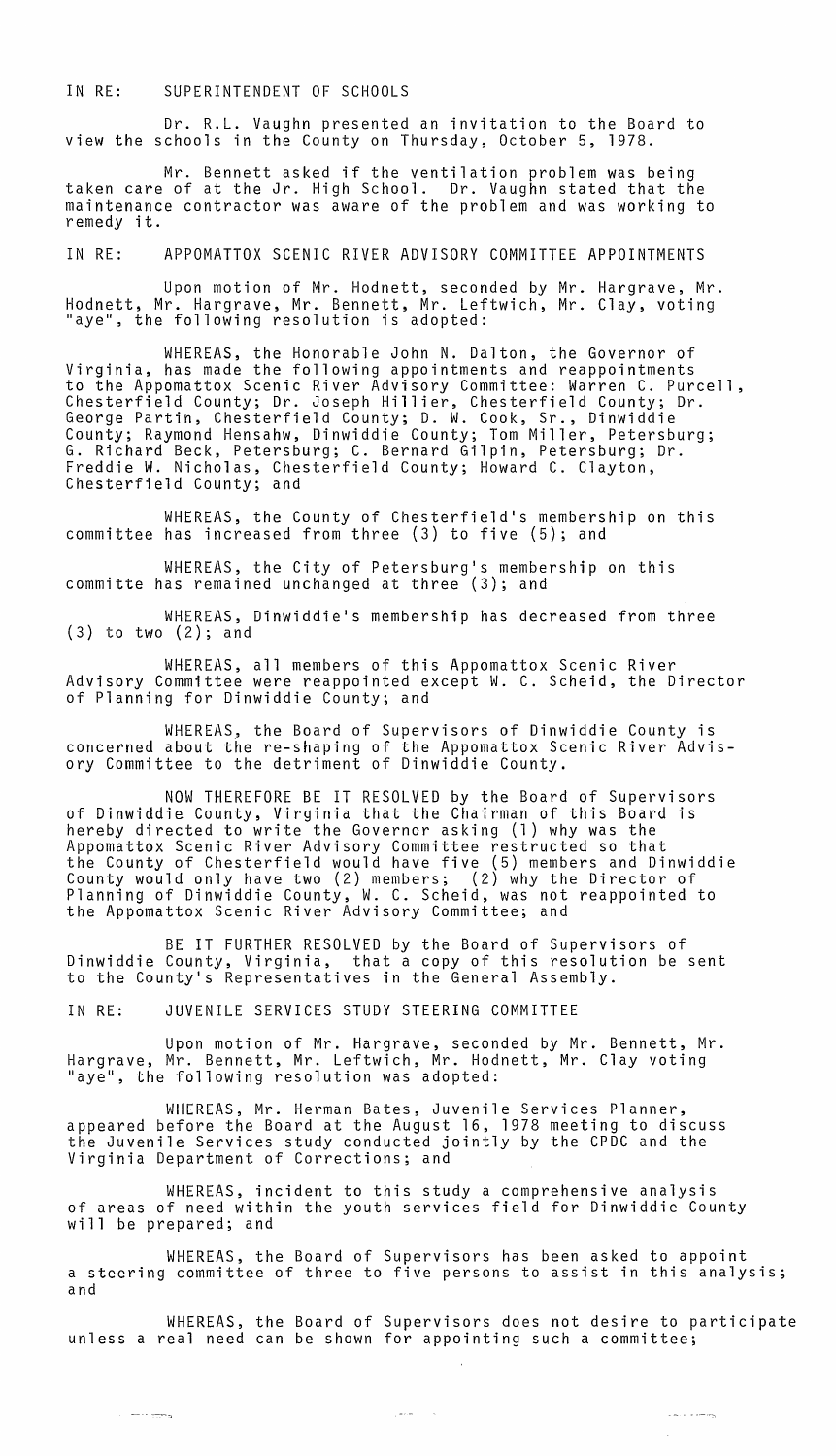NOW, THEREFORE BE IT RESOLVED that the Board of Supervisors of Dinwiddie County, Virginia, chooses not to appoint a steering committee for the Juvenile Services study in Dinwiddie County.

IN RE: DISCUSSION OF NEW ASCS CONTRACT

The County Administrator presented a new contract prepared by the ASCS office for rental of office space in the Social Services building. Because of differing opinions on the interpretation of the contract, the Board agreed to postpone action until these items were clarified.

Upon motion of Mr. Hargrave, seconded by Mr. Bennett, Mr. Hargrave, Mr. Bennett, Mr. Leftwich, Mr. Hodnett, Mr. Clay voting  $"$ aye",

BE IT RESOLVED by the Board of Supervisors of Dinwiddie County, Virginia that action on the rental of the Social Services building to the ASCS office be postponed contingent upon clarification of the intent of the contract.

IN RE: ELEVATOR MAINTENANCE CONTRACT

The County Administrator presented Full Maintenance and Service proposals from Virginia Elevator Co., Inc. for the elevator located in the Administration Building. He stated that other companies had been contacted but were reluctant to give proposals for maintenance on equipment they did not install.

The Board took these proposals into consideration and instructed the County Administrator to investigate the minimum safety maintenance requirements for an elevator of this type before any action on a proposal is taken.

IN RE: BINGO & RAFFLE PERMIT--DINWIDDIE YOUTH FOOTBALL LEAGUE ASSOCIATION

Upon motion of Mr. Leftwich, seconded by Mr. Hodnett, Mr. Leftwich, Mr. Hodnett, Mr. Bennett, Mr. Hargrave, Mr. Clay voting "aye", the following resolution was adopted:

WHEREAS, the Dinwiddie Youth Football League has made application to the Board of Supervisors for a Bingo and Raffle Permit; and

WHEREAS, the Association meets the requirements as set forth in Sec. 18.1-340 of the Code of Virginia and has filed the required<br>\$10.00 fee;

NOW THEREFORE BE IT RESOLVED by the Board of Supervisors of Dinwiddie County,' Virginia that the Dinwiddie Youth Football League Association is hereby granted a Bingo & Raffle Permit for the calendar Association is hereby granted a Bingo & Raffle Permit for the calendar<br>year 1978.

IN RE: TURKEY SHOOT APPLICATION--ST. JOHN'S CATHOLIC CHURCH

The County Administrator introduced an application for a turkey shoot for St. John's Catholic Church on Route 613, Dinwiddie County.

According to Sec. 14-3 of the County Code, the Board of<br>Supervisors "shall grant or deny its approval of a particular target or shooting range by proper resolution not less than 28 days from the date of presentation of the application therefor to the Board."

The County Administrator was instructed to place the application on the agenda for consideration by the Board of Supervisors at their October 18, 1978 meeting.

IN RE: NAMOZINE VFD--DISCUSSION OF PROPERTY

Mr. Loid A. Hodnett advised the Board that the Namozine VFD has been offered two proposals for the property upon which their